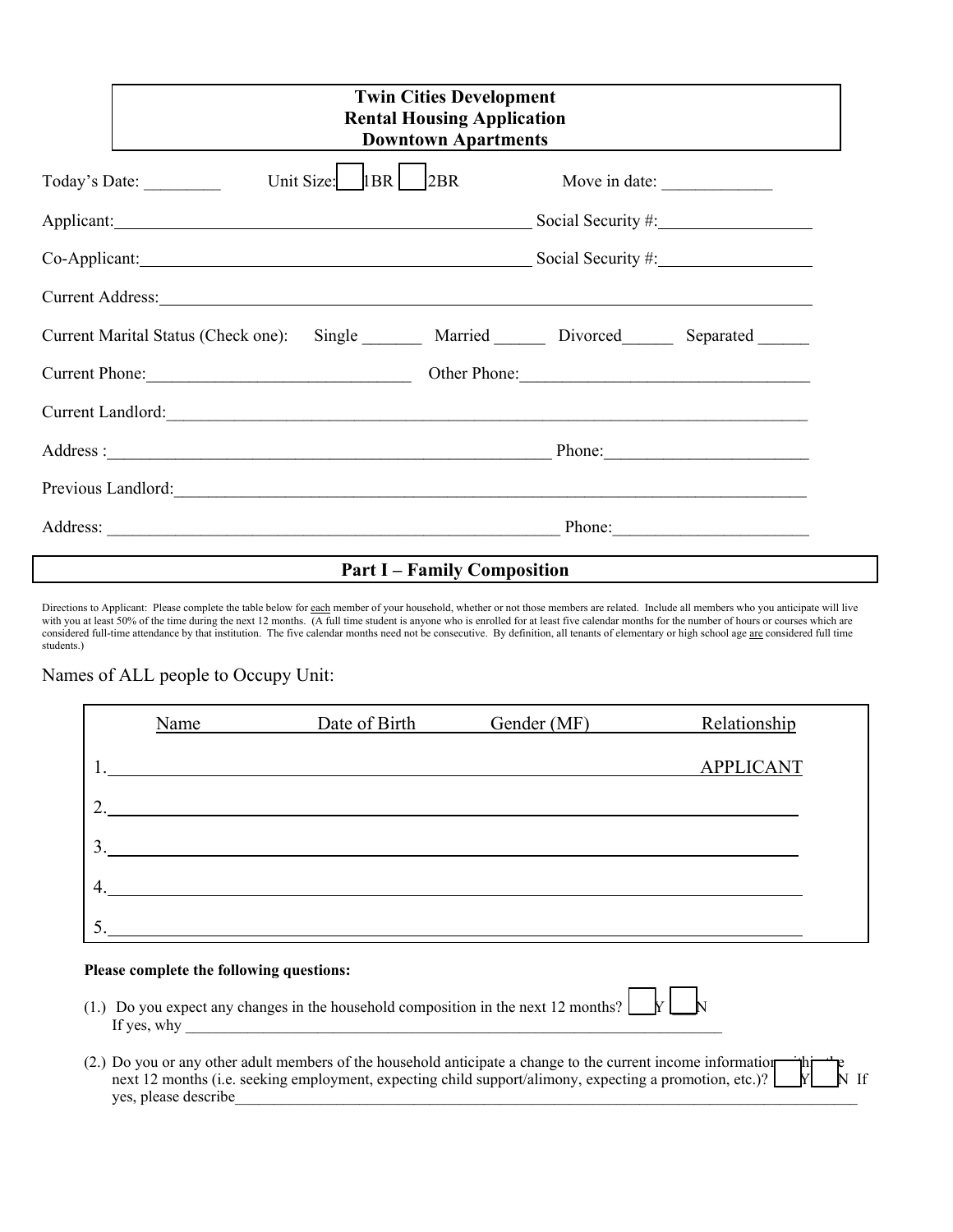### **Part II – Household Income**

For questions (3) through (22), indicate the amount of anticipated income for all household members named in the table on page 1 (for minors, unearned income amounts only), during the 12 month period beginning this date. If you are uncertain which types of income must be included or may be excluded, please ask the management personnel for assistance. If no income is received, put 0.

| (3.) Gross Annual Wages or Salaries (include overtime, tips, bonuses, commissions, and payments received in cash)     | \$                                      |  |  |
|-----------------------------------------------------------------------------------------------------------------------|-----------------------------------------|--|--|
| (4.) Child Support (include child support you are entitled to but may not be receiving)                               | \$                                      |  |  |
| (5.) Alimony (include alimony you are entitled to but may not be receiving)                                           |                                         |  |  |
| (6.) Social Security                                                                                                  | \$                                      |  |  |
| (7.) Supplemental Security Income (SSI)                                                                               | \$                                      |  |  |
| (8.) Public Assistance - ADC, TANF, and/or Aid to Families w/Dependent Children (AFDC)                                |                                         |  |  |
| (9.) Veterans Administration Benefits                                                                                 | $\mathbb{S}$                            |  |  |
| Pensions and/or Annuities<br>(10.)                                                                                    | \$                                      |  |  |
| <b>Unemployment Compensation</b><br>(11.)                                                                             |                                         |  |  |
| Disability, Death Benefits and/or Life Insurance Dividends<br>(12.)                                                   | \$                                      |  |  |
| Workers' Compensation<br>(13.)                                                                                        | \$                                      |  |  |
| Severance Pay<br>(14.)                                                                                                | $\sim$                                  |  |  |
| (15.)<br>Net Income from a Business (Self employment, inc rental prop., land contracts or other forms of real estate) | $\sim$                                  |  |  |
| Income from Assets<br>(16.)                                                                                           | $\sim$                                  |  |  |
| Regular Contributions and/or Gifts from Person not residing at unit<br>(17.)                                          | <u>and a strong to the strong</u><br>\$ |  |  |
| Lottery Winnings or Inheritances (Paid as an annuity)<br>(18.)                                                        | S.                                      |  |  |
| All regular pay paid to members of the Armed Forces (Military Pay)<br>(19.)                                           | $\sim$                                  |  |  |
| Education Grants, Scholarships, or Other Student Benefits<br>(20.)                                                    |                                         |  |  |
| Long Term Medical Care Insurance Payments in excess of \$180/day<br>(21.)                                             |                                         |  |  |
| Other Income<br>(22.)                                                                                                 | \$                                      |  |  |
| <b>TOTAL</b>                                                                                                          | \$                                      |  |  |

(23.) Total Gross Annual Income from Previous Year

 $\mathcal S$  *(From Tax Return)*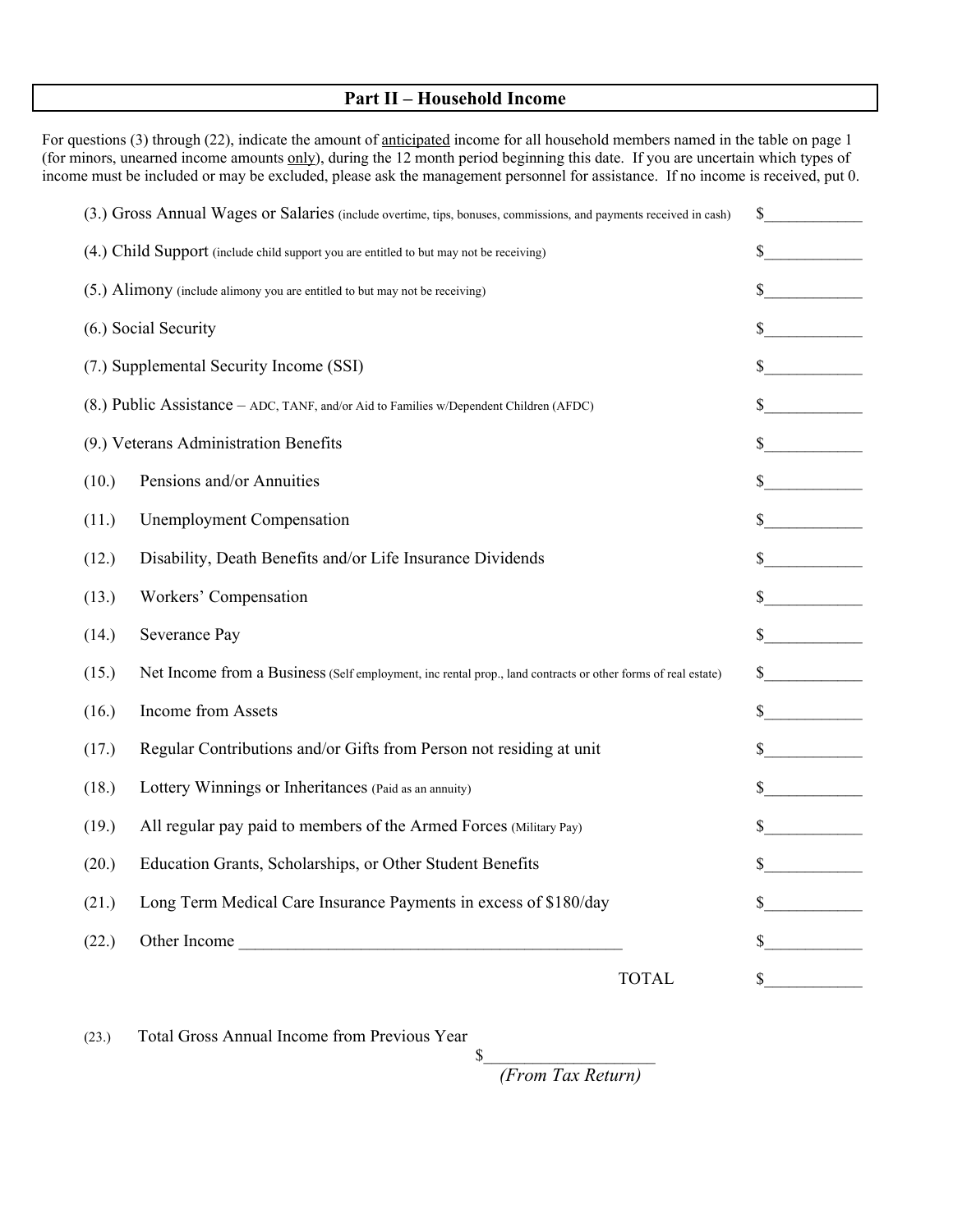# **Part III – Asset Income**

CURRENT ASSETS – List all assets currently held by all household members and the case value of each. The Cash Value is the Market Value of the asset minus reasonable costs incurred, or would be incurred if selling or converting the asset to cash.

| <b>YES</b>                               | NO                                                                                                                                                                                                                          | <b>INSTITUTION</b> | <b>CASH VALUE</b>           |
|------------------------------------------|-----------------------------------------------------------------------------------------------------------------------------------------------------------------------------------------------------------------------------|--------------------|-----------------------------|
|                                          | Do You or Anyone in Your Household Have:                                                                                                                                                                                    |                    |                             |
|                                          | $(25.)$ A Savings Account?                                                                                                                                                                                                  |                    | $\mathbb{S}$                |
| (26.)                                    | A Checking Account?                                                                                                                                                                                                         |                    | $\mathbb{S}$                |
|                                          | (27.) Certificates of Deposit?                                                                                                                                                                                              |                    | $\mathbb{S}$                |
| (28.)                                    | Money Market Account?                                                                                                                                                                                                       |                    | $\frac{\text{S}}{\text{S}}$ |
| (29.)                                    | A Safety Deposit Box?                                                                                                                                                                                                       |                    | $\mathbb{S}$                |
| (30.)                                    | Trust Account?                                                                                                                                                                                                              |                    | $\mathbb{S}$                |
| $(31.)$ <sub>__________</sub>            | Any Stocks or Securities?                                                                                                                                                                                                   |                    | $\mathbb{S}$                |
| (32.)                                    | <b>Any Treasury Bills?</b>                                                                                                                                                                                                  |                    | $\mathbb{S}$                |
|                                          | $(33.)$ $\qquad \qquad$ A Retirement Fund?<br>(Include IRA's, Keogh accounts)                                                                                                                                               |                    | $\mathbb{S}$                |
| (34.)                                    | <b>Mutual Funds?</b>                                                                                                                                                                                                        |                    | $\mathbb{S}$                |
|                                          | (35.) Savings Bonds?                                                                                                                                                                                                        |                    | $\mathbb{S}$                |
|                                          | (36.) Have any Whole or Universal Life Insurance Policies?                                                                                                                                                                  |                    |                             |
|                                          | If so, who is this listed with?:                                                                                                                                                                                            |                    |                             |
|                                          |                                                                                                                                                                                                                             | Cash Value \$      |                             |
|                                          | (37.) Have any Personal Property held as an Investment (this includes: paintings, artwork, collector or show cars, jewelry, coin or stamp collections, antiques etc.)?                                                      |                    |                             |
|                                          |                                                                                                                                                                                                                             | Cash Value \$      |                             |
| vacation homes, or commercial property)? | (38.) Own equity in real estate, rental property, land contracts/contract for deeds or other<br>real estate holdings or other capital investments (this includes your personal residence, mobile homes, vacant land, farms, |                    |                             |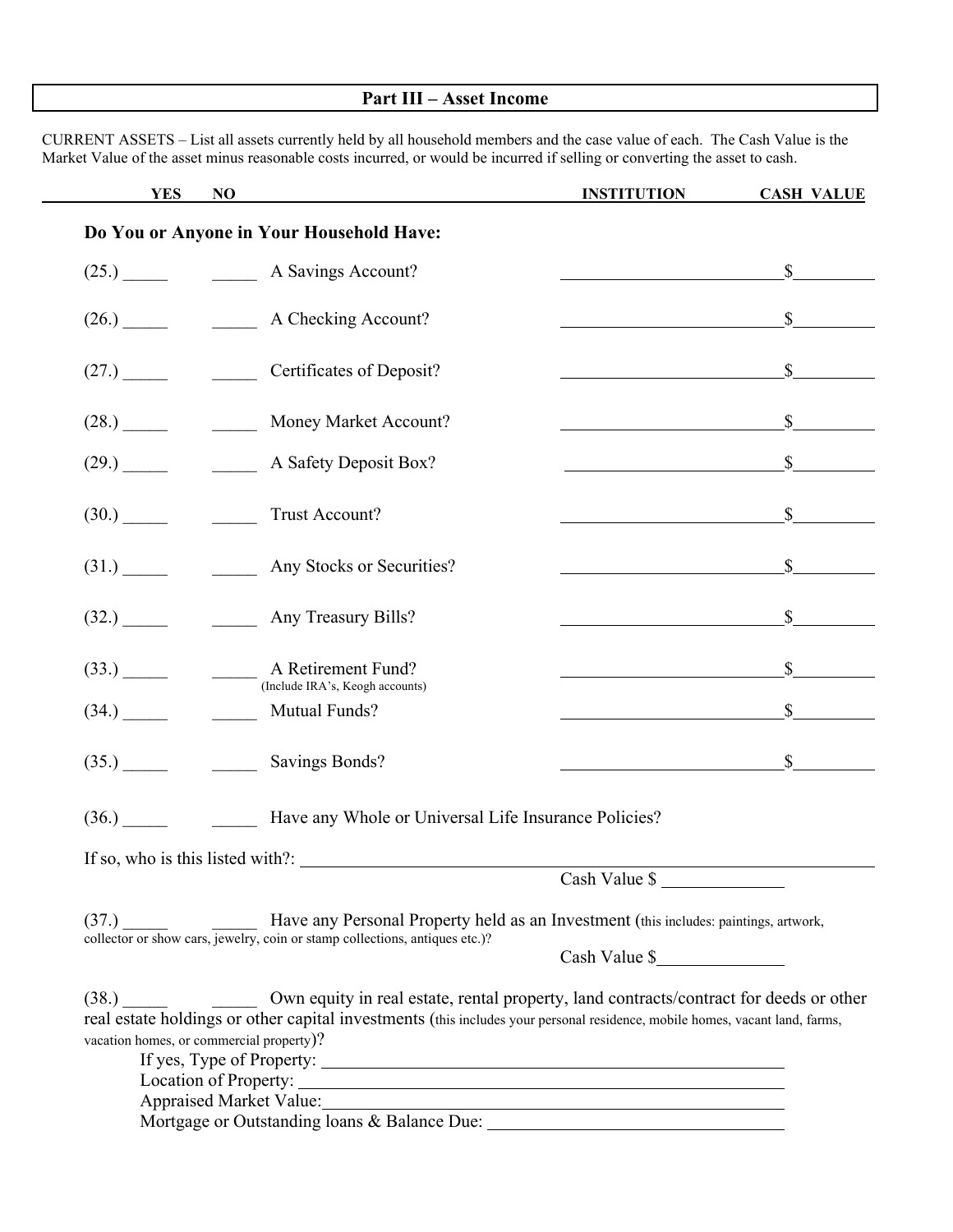|      | Amount of Annual Insurance Premium:                            |
|------|----------------------------------------------------------------|
|      | Amount of most recent tax bill:                                |
|      |                                                                |
| (39. | Have you sold or disposed of any property in the last 2 years? |

| If yes, type of property: _____     |  |
|-------------------------------------|--|
| Market Value when sold or disposed: |  |
| Amount sold or disposed for:        |  |
| Date of Transaction:                |  |

(40.) \_\_\_\_\_ \_\_\_\_\_ Received any Lump Sum Receipts? (Include inheritances, capital gains, lottery winnings, insurance settlements and other claims)? When Cash Value \$ Where are Funds Held?

(41.) \_\_\_\_\_ Have you disposed of any other assets in the last 2 years (Example: given money away to relatives, set up Irrevocable Trust Accounts)?

If yes, describe the asset: Date of Disposition: Amount disposed:

(42.) Do you have any other assets not listed above (excluding personal property)? If yes, please list:

# **Part IV – Employment History**

| (43.) Applicant's Current Employer:           |                                                 |
|-----------------------------------------------|-------------------------------------------------|
| Employer Address:                             | Business Phone:                                 |
| City                                          | State Zip                                       |
|                                               |                                                 |
| Salary: $\frac{\sqrt{2}}{2}$                  | Select One: Annually Weekly Bi-weekly Monthly   |
| (44.) Applicant's Previous Employer: ________ |                                                 |
|                                               | Business Phone:                                 |
| $\overline{City}$                             | $\overline{State}$ $\overline{Zip}$             |
| Length of Employment?                         | Position/Title:                                 |
| Salary: $\frac{1}{2}$                         | Select One: Chinually Weekly Bi-weekly CMonthly |
| (45.) Co-Applicant's Current Employer:        |                                                 |
|                                               | Business Phone:                                 |
| City                                          | State Zip                                       |
|                                               |                                                 |
| Salary: $\frac{\text{S}^{2}}{2}$              | Select One: Annually Weekly Bi-weekly Monthly   |
|                                               |                                                 |
|                                               | Business Phone:                                 |
| City                                          | $\overline{Zip}$<br><b>State</b>                |
| Length of Employment?                         | Position/Title:                                 |
| Salary: $\frac{\sqrt{2}}{2}$                  | Select One: Annually Weekly Bi-weekly Monthly   |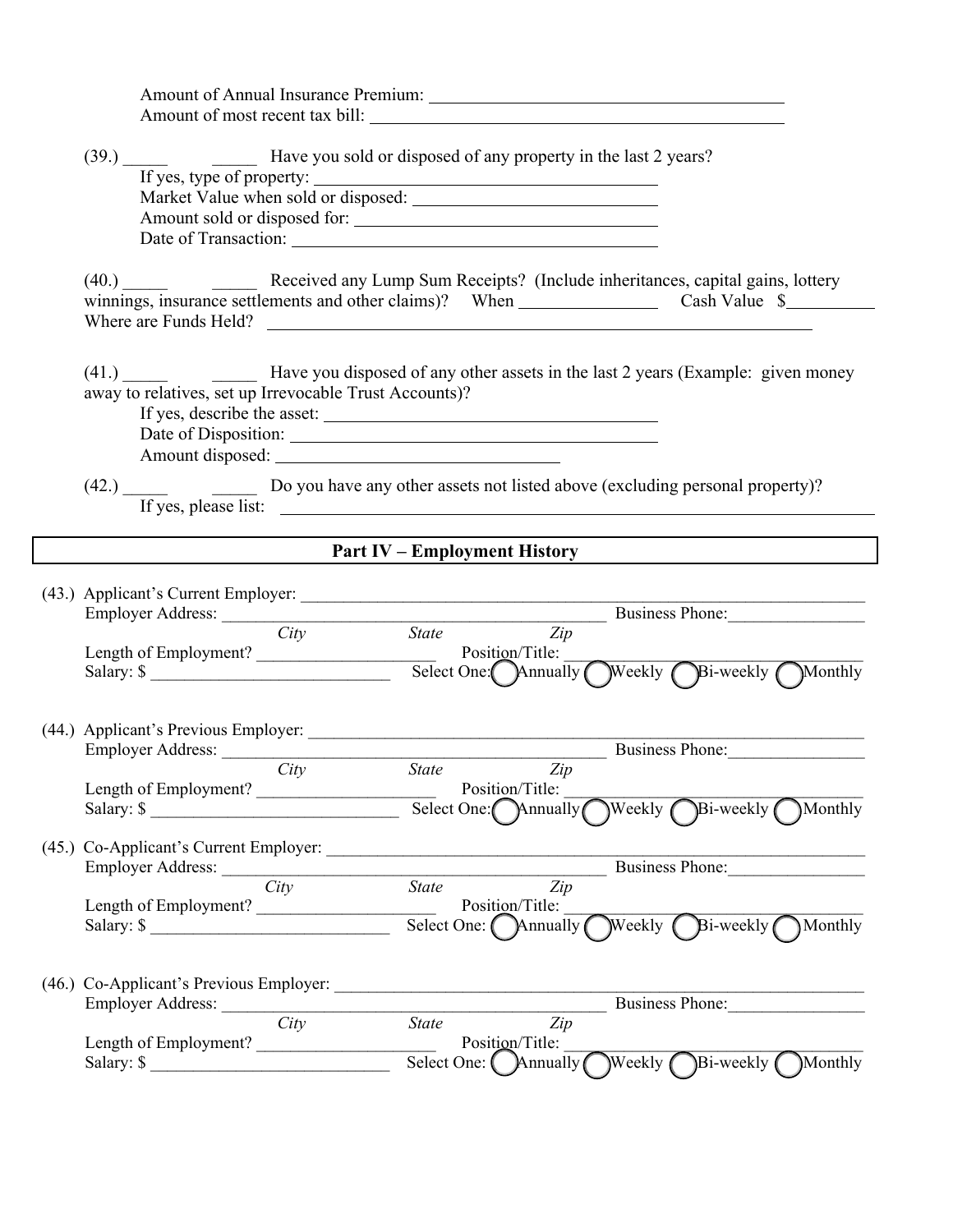|       |             | <b>Part V – Credit References</b>                                                                                                                                         |                                                                                                                 |
|-------|-------------|---------------------------------------------------------------------------------------------------------------------------------------------------------------------------|-----------------------------------------------------------------------------------------------------------------|
|       | <b>Name</b> | Address / Phone                                                                                                                                                           | <b>Monthly Payment</b>                                                                                          |
| (47.) |             | <u> 1980 - Johann Barn, fransk politik (f. 1980)</u>                                                                                                                      | $\mathbb{S}$                                                                                                    |
| (48.) |             | <u> 1989 - Johann Stoff, deutscher Stoff, der Stoff, der Stoff, der Stoff, der Stoff, der Stoff, der Stoff, der S</u>                                                     | $\sim$                                                                                                          |
| (49.) |             |                                                                                                                                                                           | $\mathbb{S}$                                                                                                    |
|       |             |                                                                                                                                                                           |                                                                                                                 |
|       |             | Part VI – Other                                                                                                                                                           |                                                                                                                 |
|       |             |                                                                                                                                                                           | (50.) Do you have full custody of your child (ren)? Explain the custody arrangements:                           |
|       |             | (51.) Would you or any members of your household benefit from a handicapped-accessible unit?<br>Yes No If yes, explain                                                    | (52.) Will your household be receiving Section 8 rental assistance at the time of move-in? Yes No               |
|       |             |                                                                                                                                                                           | (53.) Will your household be eligible or are you applying to receive Section 8 rental assistance in the next 12 |
|       |             |                                                                                                                                                                           | (54.) Will this be your only place of residence? Yes________ No_______ If no, explain:                          |
|       |             | (56.) What is the condition of your current housing?<br>Standard<br>Unsafe or Unhealthy<br>Living with Parents<br>No indoor Plumbing/Kitchen<br>Currently without Housing |                                                                                                                 |
|       |             | <b>Part VIII - Special Needs</b>                                                                                                                                          |                                                                                                                 |
|       |             |                                                                                                                                                                           | (57.) Does anyone in your household have special needs? ____Yes ____No If yes, explain:                         |
|       |             |                                                                                                                                                                           | (58.) Are special living accommodations required? ____Yes ____No If yes, explain: _________________             |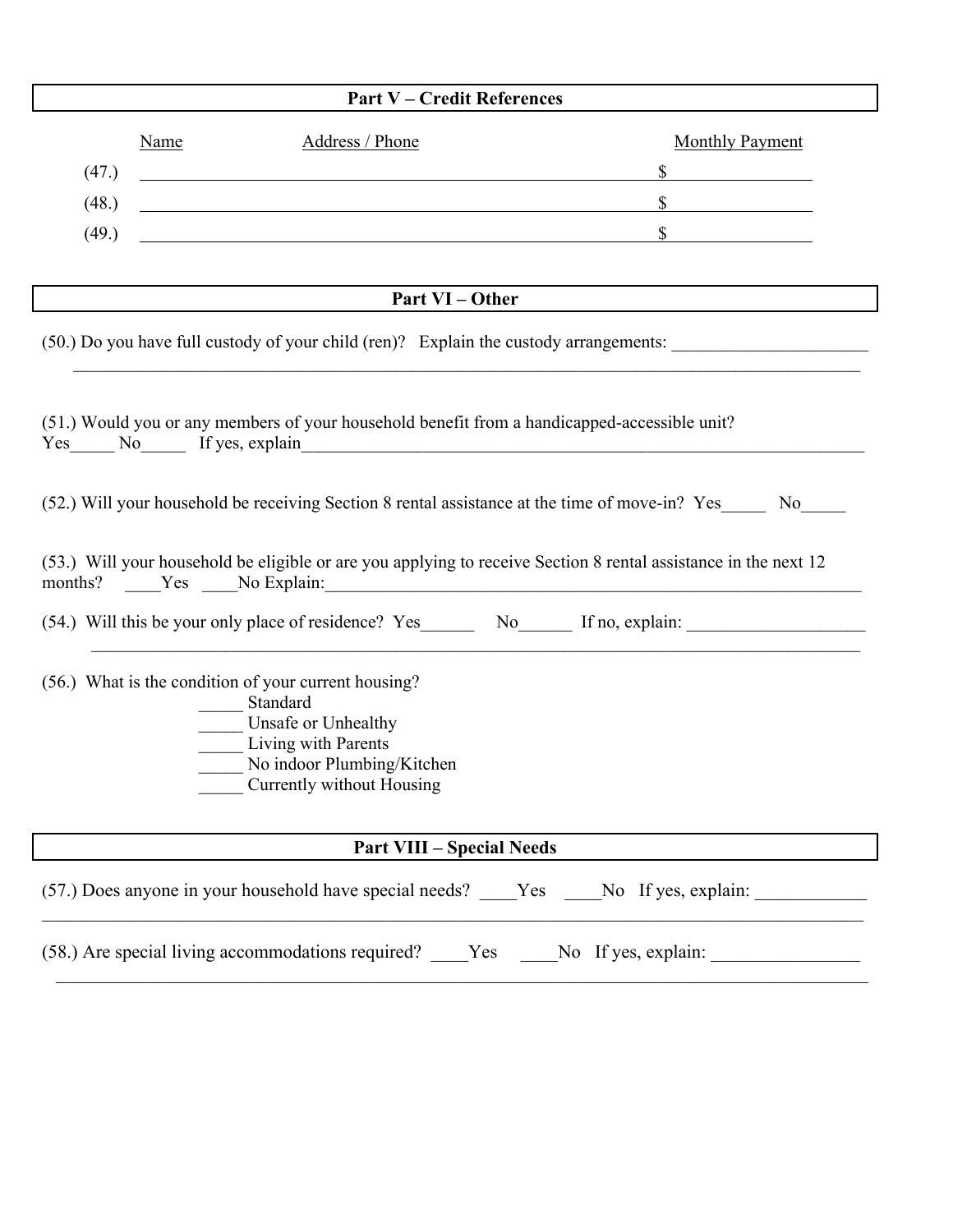# **Part VIIII – In Case of Emergency, Notify: To be completed by applicant**

| Name/Relationship | <b>Address</b> | <b>Phone</b> |
|-------------------|----------------|--------------|
|                   |                |              |
|                   |                |              |
|                   |                |              |

## **Part X – Resident's Statement**

(59.) Do you have a legal right to be in the United States: (Check one that applies)

Yes, because I am a United States Citizen Yes, because I have valid documentation from the Bureau of Citizenship and Immigration Services (formerly The Immigration and Naturalization Service) \_\_\_\_ No

*If you answered "YES" because you are a non-U.S. citizen with valid documentation, you must provide documentation and complete paperwork required by the Department of Housing and Urban Development, so we can verify that you are a non-citizen with eligible immigration status.* 

(60.) The Federal Government requests the following information. You are not required to furnish this information, but are encouraged to do so.

Race/National Origin:

I do not wish to furnish this information. Thispanic

Black, not of Hispanic origin and Asian or Pacific Islander

White, not of Hispanic origin Female Female Male

# **Part XI – Applicant's Signatures**

I /We certify that the application contained herein is true and correct. Falsification of information will constitute the breach of all contracts. I/We hereby acknowledge and agree that the Program Administrator may contact all persons listed on this application, and I/we have no objections in checking my/our application for the purposes of verification and credit-processing. I understand that this application is for purposes of consideration for the Twin Cities Development Rental Housing Program and the Program Administrator shall have absolute discretion to accept or reject my/our application.

| Signature:   | Date:                          |  |
|--------------|--------------------------------|--|
| Applicant    |                                |  |
| Signature:   | Date:                          |  |
| Co-Applicant |                                |  |
|              |                                |  |
|              | <b>Twin Cities Development</b> |  |
|              | Scottsbluff, NE 69361          |  |
|              | 308-632-2833                   |  |